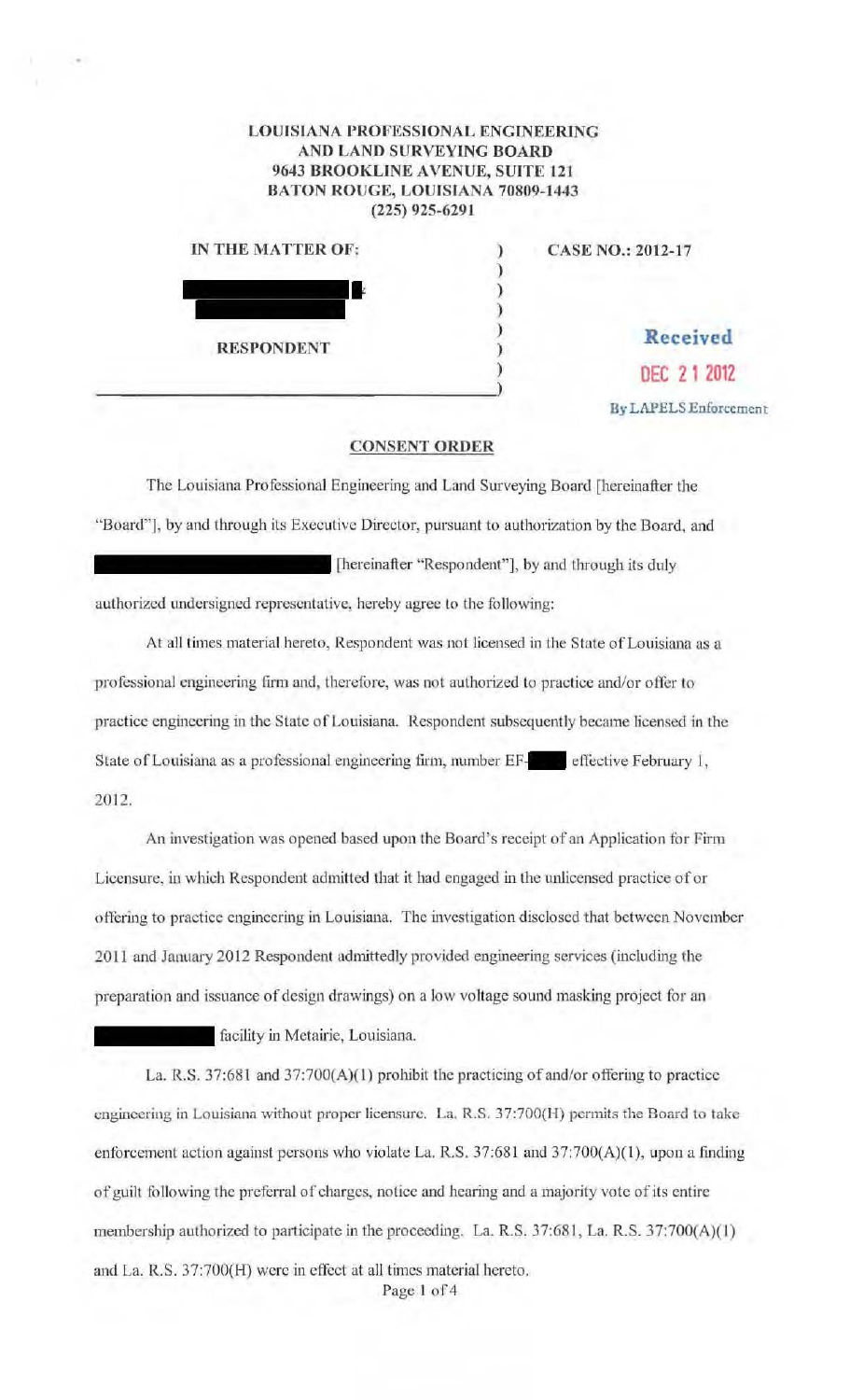It is undisputed that at all times material hereto Respondent was not licensed to practice and/or offer to practice engineering in Louisiana and that between November 2011 and January 2012 Respondent practiced and/or offered to practice engineering in Louisiana without proper licensure.

By letter dated December 10, 2012, the Board gave notice to Respondent that it was considering the preferral of charges against Respondent on the grounds that it may have violated La. R.S. 37:681 and 37:700(A)(l), relative to practicing and/or offering to practice engineering in Louisiana without proper licensure.

Wishing to dispense with the need for further enforcement action and to conclude the instant proceeding without further delay and expense, for the purpose of this proceeding only, Respondent and the Board do hereby enter into this Consent Order, in which Respondent of its own free will consents to the issuance of a Consent Order by the Board, wherein Respondent agrees to (a) pay a fine of two hundred fifty (\$250.00) dollars, (b) pay administrative costs of six hundred thirty-nine and 66/100 (\$639.66) dollars and (c) the publication of this Consent Order on the Board's website and a summary of this matter in the Board's official joumal, the Louisiana Engineer and Surveyor Journal, without identifying Respondent by name.

Respondent admits to violations of the referenced laws and/or rules regarding the practicing of and/or offering to practice engineering in Louisiana without proper licensure. Respondent acknowledges awareness of said laws and/or rules and states that it will comply with all applicable laws and rules henceforth. Respondent has been advised of its right to appeal; and it states affinnatively that it has been afforded all administrative remedies due it under the law. Respondent further acknowledges awareness of the fact that the signed original of this Consent Order will remain in the custody of the Board as a public record and will be made available for public inspection and copying upon request.

Therefore, in consideration of the foregoing and by signing this Consent Order, Respondent does hereby waive its right to a hearing before the Board, to the presenting of evidence and witnesses on its behalf, to Findings of Fact and Conclusions of Law in this case, and to judicial review of this Consent Order.

Respondent hereby represents (a) that it fully understands the meaning and intent of this Consent Order, including but not limited to its final and binding effect, (b) that it has voluntarily Page 2 of 4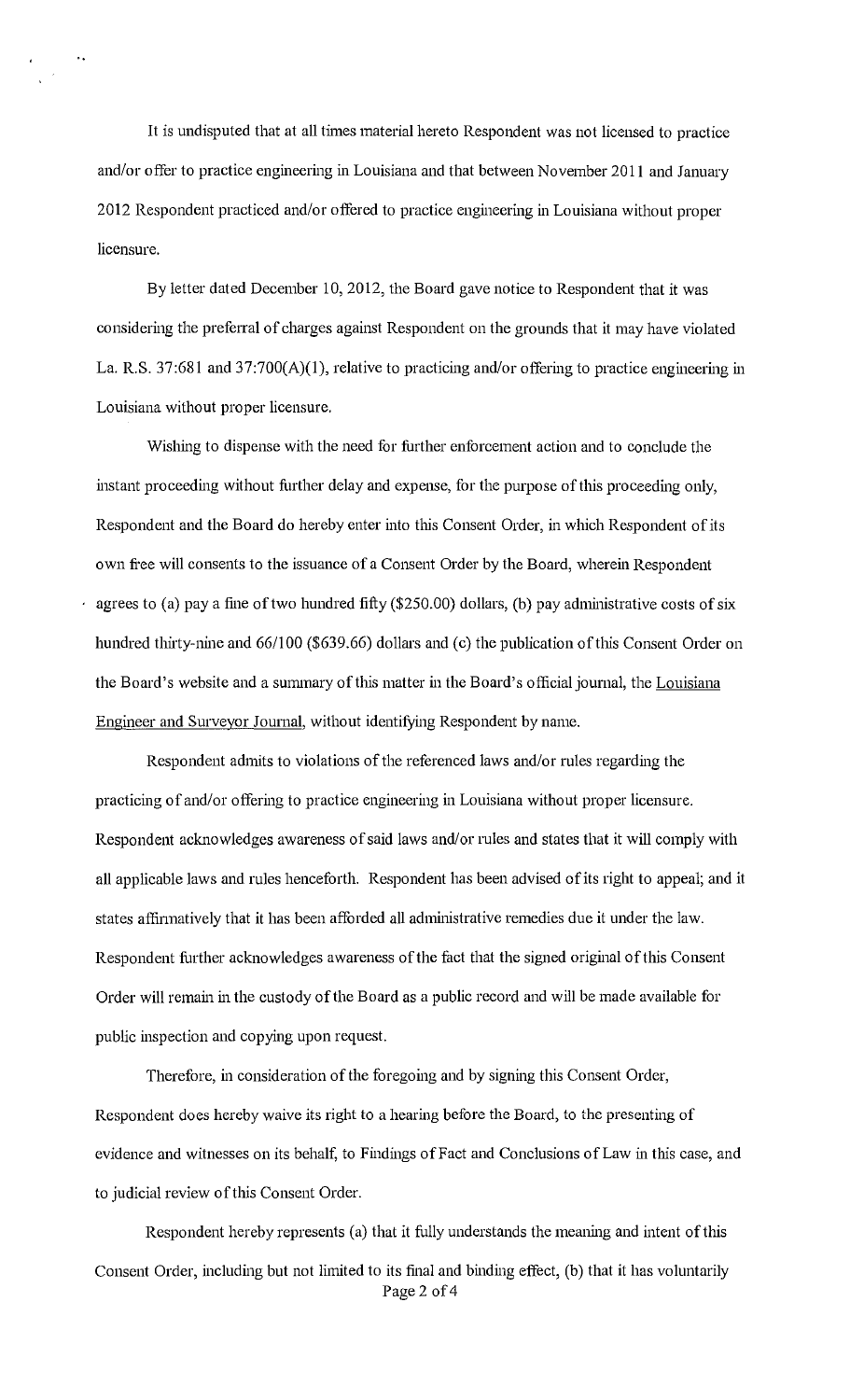entered into this Consent Order and that no other promise or agreement of any kind has been made to or with him by any person whatsoever to cause the execution of this instrument and (c) that the sanctions set forth in this Consent Order do not prevent the Board from taking further disciplinary or enforcement action against Respondent on matters not specifically addressed in this Consent Order.

WHEREFORE, the Louisiana Professional Engineering and Land Surveying Board and Respondent agree that:

 $1.$ Respondent shall pay a fine of two hundred fifty (\$250.00) dollars, which shall be tendered to the Board by certified check payable to the Board, due upon the signing of this Consent Order; and

 $2.$ Respondent shall pay administrative costs of six hundred thirty-nine and 66/100 (\$639.66) dollars, which shall be tendered to the Board by certified check payable to the Board, due upon the signing of this Consent Order; and

3. This Consent Order shall be published on the Board's website and a summary of this matter shall be printed in the official journal of the Board, the Louisiana Engineer and Surveyor Journal, without identifying Respondent by name; and

 $4.$ This Consent Order shall not become effective unless and until it is accepted and signed by and on behalf of the Board. Should the Board not accept and sign this Consent Order, it is agreed that presentation of this matter to the Board shall not prejudice the Board or any of its members, staff, attorneys or representatives from further participation, consideration, or resolution of any further proceedings herein.

> LOUISIANA PROFESSIONAL ENGINEERING AND LAND SURVEYING BOARD

DATE:

BY: *Atman A, Antul*<br>DONNA D. SENTELL, Executive Director

| Respondent |  |  |
|------------|--|--|
|            |  |  |
|            |  |  |
|            |  |  |

DATE:  $2/18/12$ 

Page 3 of 4